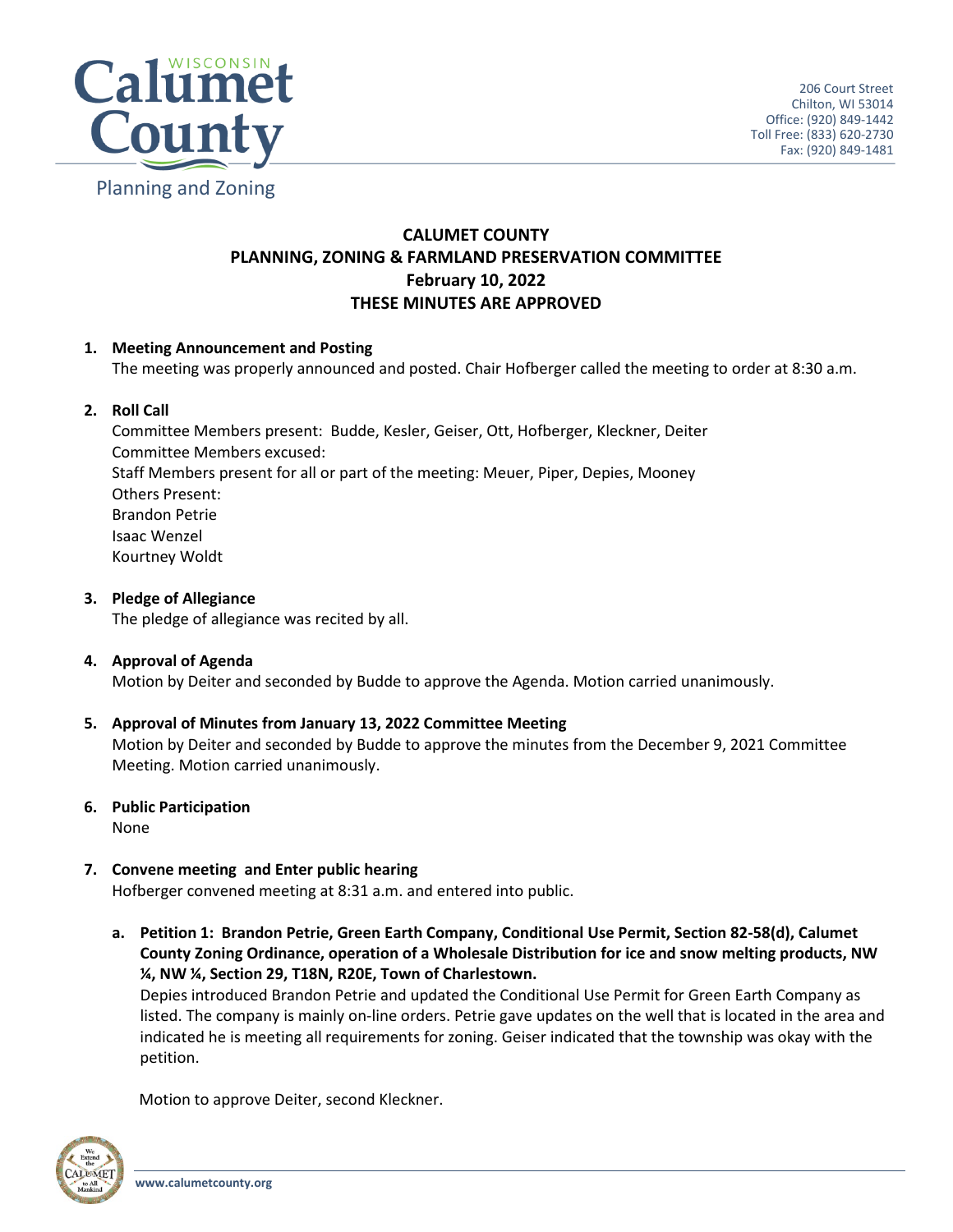**b. Petition 2: Isaac Wenzel, Wenzel Trucking, Conditional Use Permit, Section 82-48(c), Calumet County Zoning Ordinance, operation of a milk hauling business as an Agricultural-Related Use, NW ¼, NE1/4, Section 36, T20N, R20E, Town of Brillion.**

Depies introduced Isaac Wenzel and updated Conditional Use Permit for Wenzel Trucking as listed. There were some concerns with erosion in the area and the city of Brillion had concerns about the company driving trucks through the city and would like them to look for an alternative route. Depies indicated that a Storm Erosion Permit would be needed. Wenzel gave some insight on his company. He currently has 4 semis in use and wants to use the building for storage and maintenance of his equipment for the business. Wenzel did indicate that the building will be for business purpose only. There were no issues with the township besides if the property gets sold. An alternate driving route was provided by Wenzel.

Motion to approve Budde with the condition to obtain other relevant permits, second Dieter.

**c. Petition 3: Kourtney Woldt, Woldt Farms, Conditional Use Permit, Section 82-48(c), Calumet County Zoning Ordinance, operation of a Farm Market, SW ¼, NW ¼, Section 1, T20N, R20E, Town of Brillion.**  Depies introduced Kourtney Woldt and updated Conditional Use Permit as listed. Depies indicated that they would be selling meats, cheese, pizza, soap, etc. from a building located on the farm. Woldt indicated that the milk will come from their milk plant. The town of Brillion expressed no issues with the proposal. Depies indicated that Kourtney will need a food and retail license and she is in the process of doing that. It was brought up that it is a great tourism idea for the county.

Motion to approve Budde, second Kleckner.

## **8. Close Public Hearing and Reconvene Regular Meeting**

The public hearing was closed at 8:53 a.m. by Hofberger and reconvened to regular meeting

#### **9. Report of Committee Members**

#### **a. Report of Official Meetings Held Since Last Committee Meeting**

Budde indicated that he heard that there is current legislative pending at state level regarding zoning and other approvals from local authorities regarding solar facilities.

**b. Upcoming Events Reported by Committee Members** None

#### **10. Communications**

None

## **11. Items for Action or Discussion**

#### **a. Update of 2021 Strategic Initiative Goals**

Meuer gave updates on Strategic Initial Goals. Town engagement- last year's attendance was great and there is good communication between county staff and the townships. Land division- currently updating the processes. Online public sanitary permits- waiting for Transcendent to create the application then we will go live, Meuer has been given no recent updates on where Transcendent is on the project. Providing education with sanitary permits- A handout/brochure is now given along with any septic permits.

## **b. Tourism Update**

Mooney- Mooney has been working with Discover Wisconsin, there is currently a video about supper clubs in Calumet County. Upcoming Projects- Discover Wisconsin will be filming about the Sturgeon